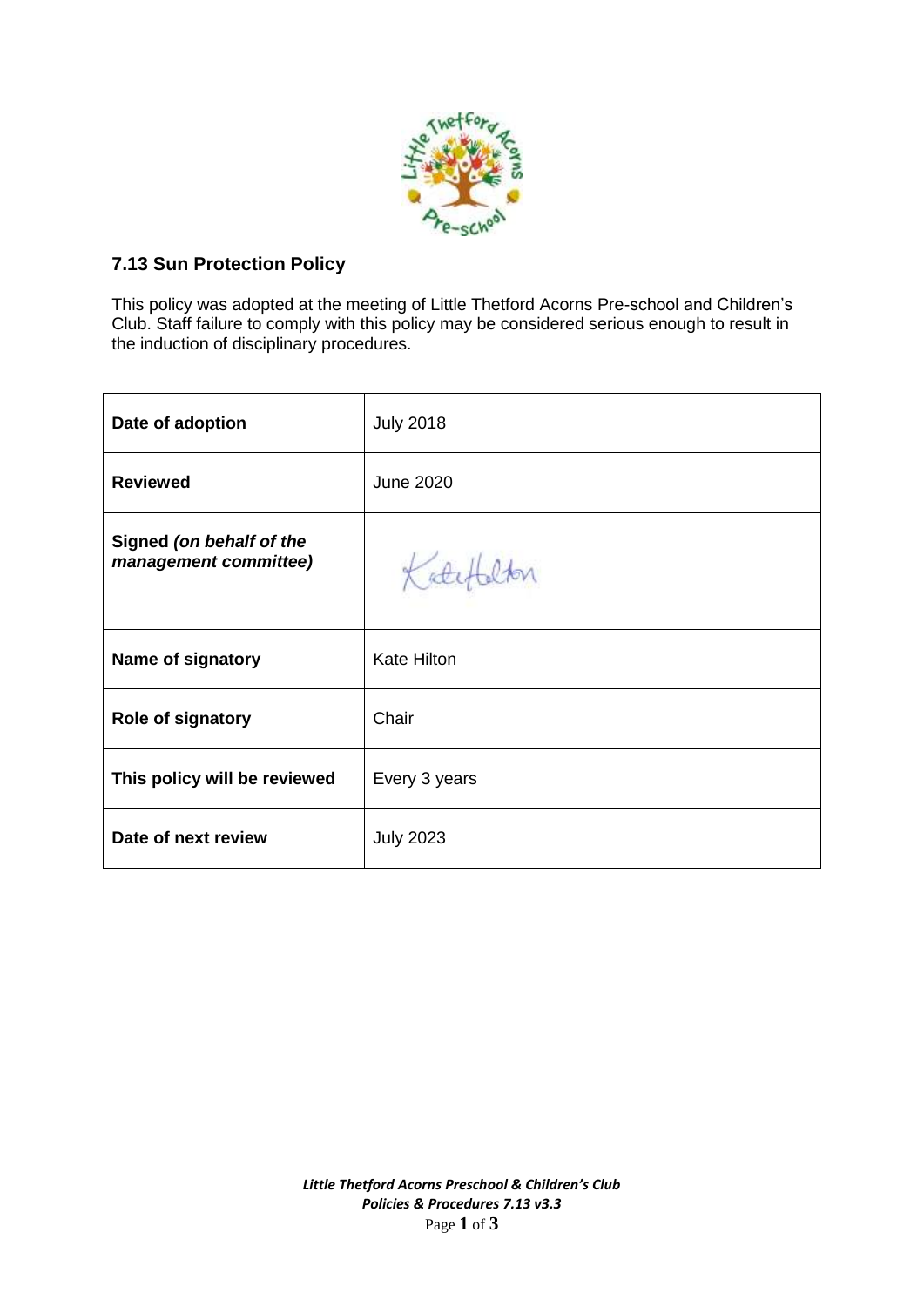# **7.13 Sun Protection Policy**

#### **Safeguarding and Welfare Requirement: Safeguarding and Suitability of premises, Environment and Equipment**

Providers must have a clear and well-understood policy, and procedure, for assessing any risks to children's safety, and review risk assessments regularly

#### **Policy Statement**

At Little Thetford Acorns we want to ensure that staff and children enjoy the sun safely. Sun protection is particularly important for children and young people whose skin is more delicate and easily damaged. We aim to work closely with staff and parents to ensure that everyone is fully protected from the sun's rays throughout the year.

#### **Procedures**

- Sun protection is discussed interactively with all children.
- We actively encourage all children to wear a sun hat when playing outside and to drink plenty of water.
- Staff wear hats/ caps as a good example to the children.
- Children are encouraged to wear tops that cover their shoulders.
- **Parents are asked to apply sunscreen to their child prior to attending the setting.** If the child is staying on to attend lunch club, a further application will be applied, by a member of staff, before the child goes out to play.
- Little Thetford Acorns provide a high factor named brand of sunscreen parents are informed of this brand at the start of each summer term. If a parent has a concern on this particular brand (i.e. their child may react to the product we supply) then parents are asked to supply a bottle of sunscreen for their own child, clearly labelled with their child's name. This will be kept on the premises and used only for the named child. The setting's sunscreen has the date that it was opened clearly marked and a list of children not to have an application given.
- Only the individually named bottle of sunscreen will be applied to the individual named child. Under no circumstances will a named bottle of sunscreen be used on another child.